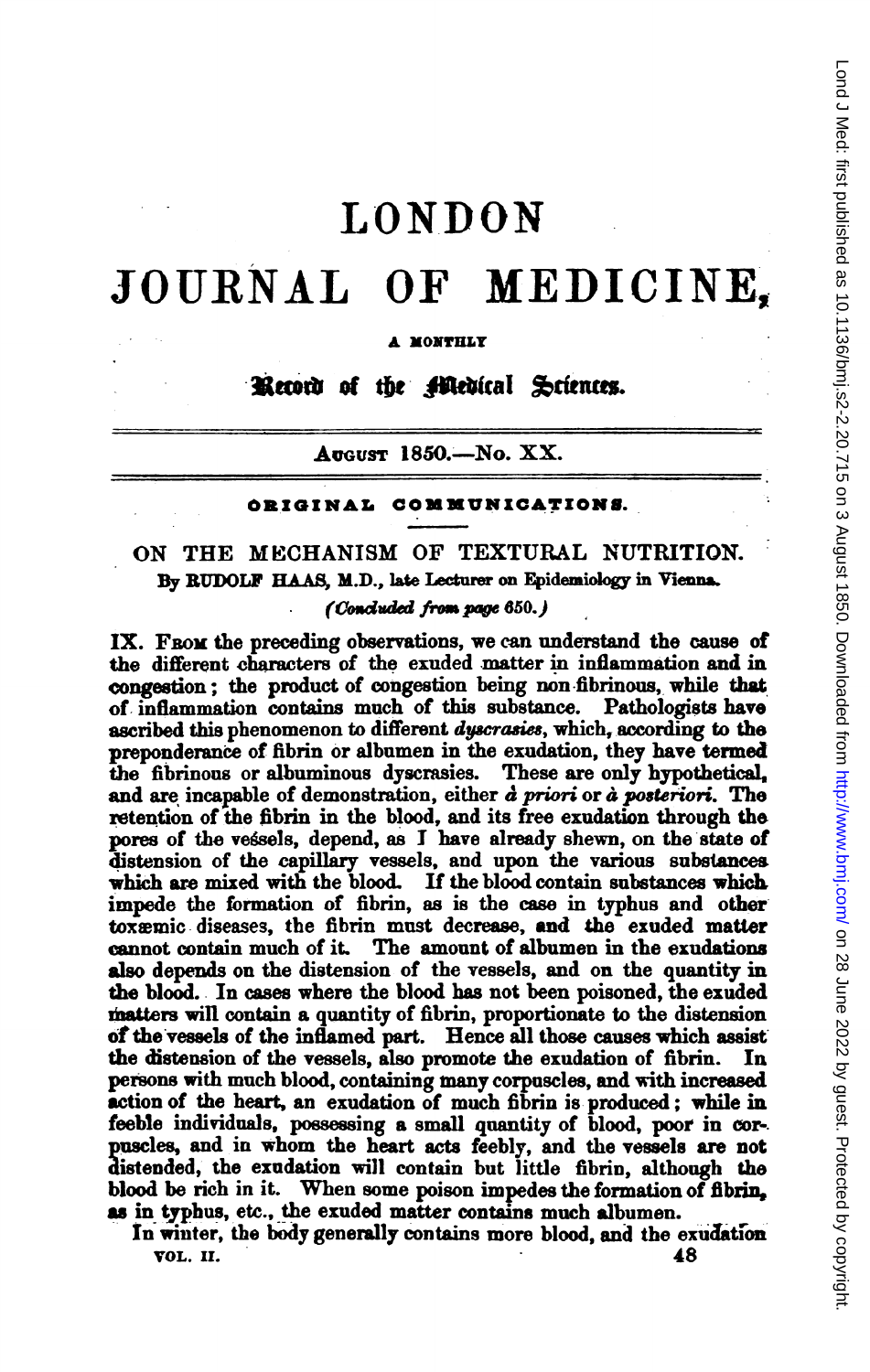is more fibrinous, from the distension of the vessels by the greater quantity of the blood. In summer, the body contains less blood, the vessels are less distended, and the exuded matter is poor in fibrin. In childhood, where a great part of the blood is employed in the evolution of the organs, only a small quantity remains in the vessels, as is proved by our finding it only in the larger veins and in the heart: the matters exuded contain very little fibrin, the vessels being very little distended. Moreover, the blood in the child contains a smaller proportion of fibrin than that of the adult, on account of the greater amount of vegetables in the food.<sup>1</sup> In chlorosis, in spite of the presence of much fibrin in the blood, the exuded matters contain but little of it. The reason of the blood, the exuded matters contain but little of it. this is the non-distension of the vessels, fiom the deficiency of bloodcorpuscles. In typhus and other toxsemic diseases, the exuded matter contains very little fibrin, the blood being poor in it; but it contains much albumen. But the condition of the vessels has also a great influence on their power of distension, and hence on the quality of the exuded fluid.

X. From the preceding observations, the following practical rules may be deduced:

A. In all diseases, where there is an indication to increase the penetration of the blood through the pores of the vessels into the parenchyma of the organs, we must use means to augment the quantity of the blood and of its corpuscles, the activity of the heart and large vessels, and the animal heat.

The quantity of the blood is increased:  $a$ , By taking a large quantity of aliment; either by the stomach, if it be able to digest a sufficient amount; or by nutritive baths and enemata.  $\boldsymbol{b}$ . By the ingestion of a large quantity of water, either by drinking, or by enemata. Although the water is soon removed by the kidneys, it must in any Case first enter into the blood-vessels; for it is unreasonable to imagine the existence of *via* clandestine, leading directly from the stomach to the kidneys. While, then, the water is in the vessels, these are more distended, and a larger amount of the nutritive part of the blood passes into the tissues. That water remains for some time in the vessels, and is not immediately removed by the kidneys, can be proved from the following experiment. If one animal be bled six hours after drinking. If one animal be bled six hours after drinking, and another only half-an-hour after, the blood of the latter will be found much more watery than that of the former. The retention of the water in the blood, for some time previous to its elimination, is also proved by the circumstance, that a sweat breaks out on the surface of the body, after drinking several glasses of water; and also by the fact, that anmals will survive for some time, when supplied with water alone. In the latter case, it can only act by increasing the quantity of the blood.

The number of blood-corpuscles is increased by the use of iron; as is proved by the observations of Andral and Gavarret.

The activity of the heart and of the vessels is increased; a. By exercise. This is proved by the well known circumstance, that in violent motion of the body, the activity of the heart is much increased, the

<sup>I</sup>LEHMANN. Physiolog,. Chemie. 1842. Rd. i, p. 194.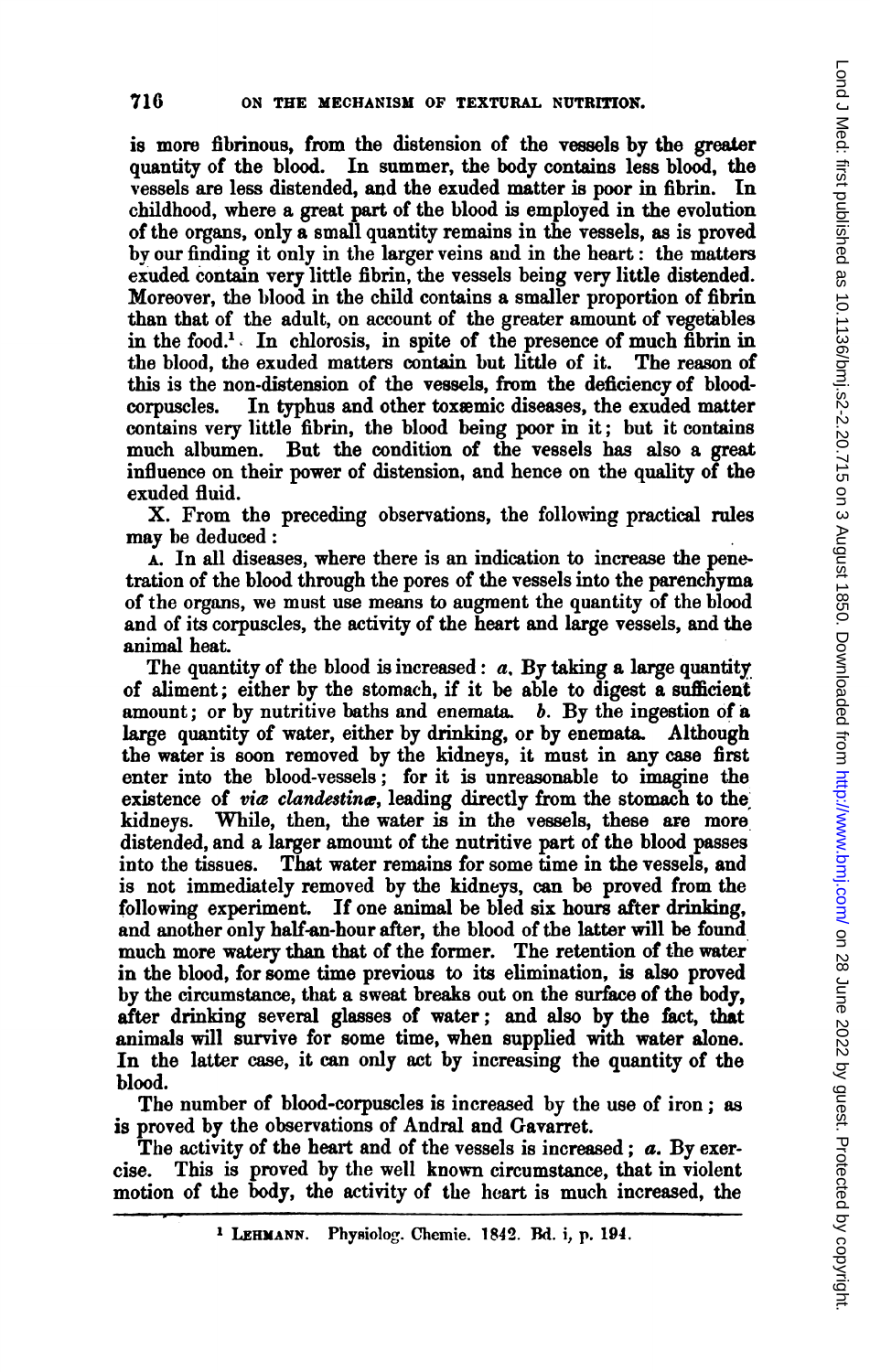vessels are more distended, and a sweat breaks out on the surface of the body.  $b$ . By the use of spirits and of various other stimulants.

The temperature of the body is increased by means of warm clothing, by warm baths, by warming the air which surrounds the body, and by friction.

If one of the forces which assist the exddation of the nutritive part of the blood be diminished, its deficiency must be compensated by the increase in intensity of the others. Hence, after losses of blood, we administer spirits with water, apply friction, and employ means for producing warmth: we also give iron, and use baths containing nutritious matters, and advise the patient to take exercise, if he be not too weak. We follow the same plan after long abstinence from food, and in convalescence from diseases of long standing; and the same thing is to be done in chlorosis. The asphyxia produced by cold, arises from the want of nutrition; hence the same remedies are to be employed. In these cases, water, spirits, artificial warmth, iron, and exercise, act as equivalents to food. This may be witnessed in animals, confined to the use of water, which are revived from their apathetic state by artificial warmth; in drunkards, who live on a very small quantity of food; and in chlorotic patients, who gain strength from the use of iron, and from exercise. After loss of blood, spirits are the best remedy, as they seem to cause an increased flow of blood in the vessels of the brain, which is thus kept in a sufficient state of stimulation, in spite of the small quantity of blood in the vessels.

It will be in place here to answer some objections to the use of spirits, from the effects, real or supposed, produced by them in drunkards. In these persons, the blood is thick and dark-coloured. The thickness arises, not from the coagulation of the albumen by the blood,<sup>1</sup> as Budge and others suppose, but from the large quantity of fat contained in the blood. The dark colour has its rise in the impaired power of the heart and lungs, by which the circulation is impeded, and the carbonic acid is not sufficiently removed from the blood. But all this is far from being a legitimate object of dread, in the moderate use of spirits.

Remedies which increase the exudation of the blood are also to be

<sup>&</sup>lt;sup>1</sup> The assertion of Budge (*Allgemeine Pathologie*), that spirits produce coagulation of the albumen of the blood while in the body, is opposed to experience. They cannot produce this effect in the living body, provided their quantity be kept within certain limits. If they generally had this effect, they would be most active and dangerous poisons; yet we find persons who habitually use them, living to a great age. Orfila, having injected alcohol into the veins of animals, found the blood coagulated in the immediate vicinity of the injection, while that in distant parts of the body remained fluid, although as much in contact with the spirit as if the latter had been drunk. We can never assert that substances always produce the We can never assert that substances always produce the same effects in, as out of the body. There are certain circumstances in the living organism, with the nature of which we are not yet acquainted, which are capable of impeding and modifying the chemical action of some substances. The aggregate of these modifying circumstances is termed the *vital force*. As an example of this, the blood, when removed from the body, is decomposed by oxygen into carbonic acid, ammonia, hydrosulphuric acid, and water; but in the living body, carbonic acid, urea, uric acid, and water, are the products. The oxygen always acts according to chemical laws; but there are certain circumstances in the body, which compel it to produce urea and uric acid instead of ammonia. If we knew what these are, we should be able to produce urea and uric acid. We can imitate digestion ; but we must use pepsin taken from the stomach, hecause we are not able to make it artificially.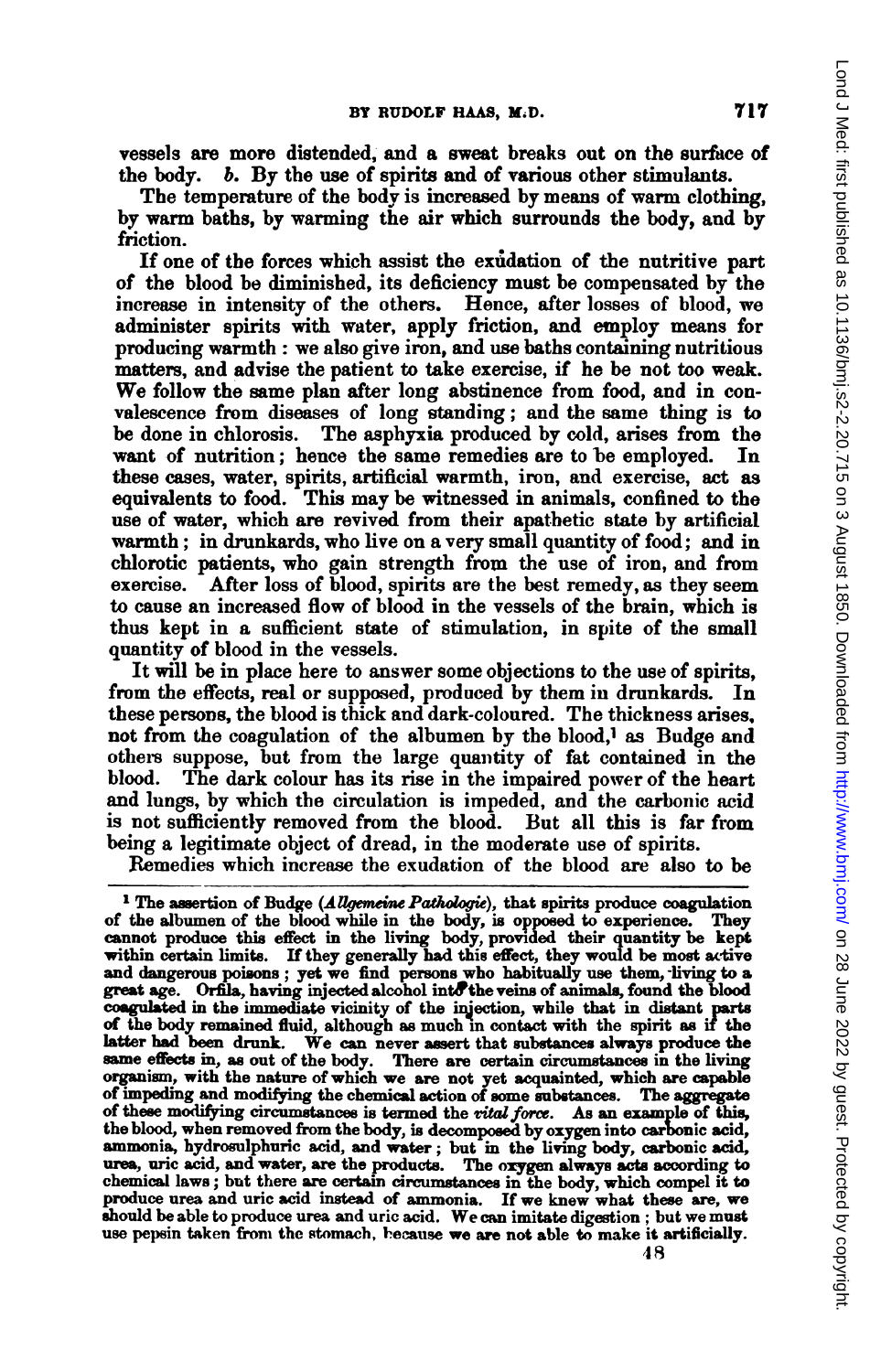employed in- catarrhal inflammation. The process which here takes place is as follows. Distension of the vessels of the mucous membrane being produced by any cause, the blood stagnates in the vessels: but as it is pressed on by the blood, which is still flowing, it is obliged to pass through the pores of the vessels, as far as the cells of the epithelium, by which it is prevented from passing out. After some time, the epitheium becomes relaxed, and the thinner part of the blood is enabled to exude through its cells, in the form of a thin mucus. Subsequently, the epithelium, being quite spoiled, is thrown off, and the thicker part of the exuded blood escapes. When the part is thus freed from the When the part is thus freed from the exudation, the pressure is removed, and a new epithelium is formed; after which the part is restored to the healthy exercise of its functions. The sooner, therefore, the epithelium can be removed, the sooner recovery takes place; and this occurs in proportion to the rapidity with which the blood in the congested vessels can be caused to exude. In this first stage, spirits, or other stimulanits, warmth, cold water, or vigorous exercise, are the best remedies. But when the thickened mucus has begun to appear, shewing the removal of the epithelium, remedies of another character are indicated.

B. In all cases, where exudation is to be retarded, remedies of an opposite character to those before mentioned must be used. We have to diminish the quantity of blood and of blood-corpuscles, the activity of the heart and large vessels, and the temperature of the body.

The quantity of blood and of blood-corpuscles is diminished by bleeding; and we have no means which act so rapidly in decreasing the proportionate quantity of the latter. The blood may also be diminished in quantity by increasing the secretions. All remedies which act as stimulants to the activity of the secreting organs, diminish the quantity of the blood. These include laxatives, diuretics, diaphoretics, emetics, and sialagogues. All these remedies diminish the blood, but do not produce a decrease in the corpuscles. From the effect of diuretics and diaphoretics, the blood loses only water and saline matters; by emetics, purgatives, and sialagogues, it also loses a portion of albumen.

Lond J Med: first published as 10.1136/bmj.s2-2.20.715 on 3 August 1850. Downloaded from http://www.bmj.com/ on 28 June 2022 by guest. Protected by copyright on 28 June 2022 by guest. Protected by copyright. <http://www.bmj.com/> Lond J Med: first published as 10.1136/bmj.s2-2.20.715 on 3 August 1850. Downloaded from

The activity of the heart is diminished by some narcotics, as digitalis, etc., and by acids. Cold has the effect of increasing the contraction of the vessels, and of diminishing the activity of the heart. Tranquillity is also necessary to be observed.

Bleeding, which diminishes the blood and its corpuscles, is to be employed in all inflammations, when the exuded matter cannot be thrown out, but not in individuds, who are exhausted and very much weakened. By this operation, we not only diminish the exudation, but we render it more watery, and capable of dissolving the old exudation, so that it may be absorbed. The vessels are not so much exudation, so that it may be absorbed. distended, and thus less albumen and fibrin, and more water and salts, penetrate into the parenchyma. But in exhausted and weakened persons, where there is only a small quantity of blood, and the fibres of the tissues are relaxed and soft, bleeding may be followed by dropsy, from the exudation of water and saline matters through the lax fibres. Dropsical symptoms appear generally after the subsidence of fever: because, while the fever is active, the energy of the heart causes the vessels to be kept distended, so that the exuded matter is albuminous, and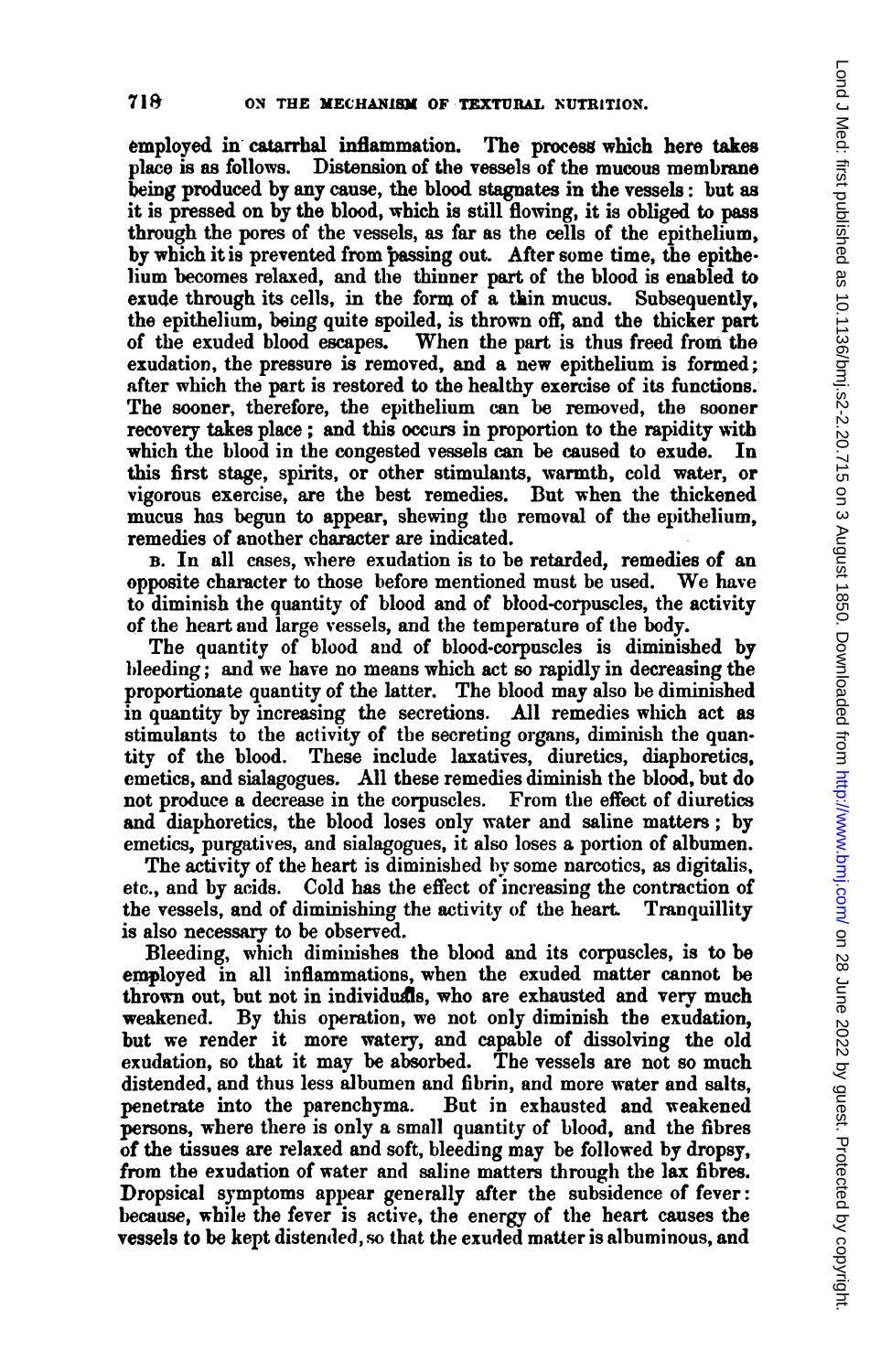is too thick to pass between the fibres of the tissues. But when the fever is past, the activity of the heart subsides; and, the quantity of the blood being small, the vessels are very little distended, so that only water and saline matters exude, and, by gravitation, tend to the lower parts of the body.

The remedies which increase the secretions and excretions act altogether in another way: particularly diuretics and diaphoretics, by the action of which the blood loses water and saline matter. The blood becomes thickened, like cholera-blood. In such circumstances, scarcely any water passes through the pores of the vessels into the parenchyma of the organs. The effect, therefore, is quite opposite to that produced The effect, therefore, is quite opposite to that produced by bleeding.

It is easy to understand how, though bleeding and evacuant remedies both diminish the quantity of the blood, they cannot be always used in the same circumstances. In inflammations with fever, in used in the same circumstances. robust and athletic individuals, where the exudation contains much fibrin and albumen, and is deficient in water, so that it requires a new watery exudation to dissolve and absorb it, bleeding, which promotes such an exudation of water, will be most useful. But evacuants, which impede the exudation of watery matter, protract the disease. But in inflammation without fever, or in exhausted and bloodless individuals, where the exudation is not thick, and wants no other exudation to render it soluble, bleeding is either superfluous or dangerous, while the evacuants mentioned above are useful. The same is the case in the evacuants mentioned above are useful. inflammations of those parts, where the exudation is in general only watery. In the same way, evacuants are remedies against dropsical diseases, by diminishing the exudation of water. The water which has been already exuded will be absorbed, if the lymphatic vessels are in a state of health. The lymphatic vessels, after having absorbed the The lymphatic vessels, after having absorbed the exuded serum, bring it back to the blood; and so the blood becomes thin in spite of its losing much water by the use of evacuants. But if the lymphatic vessels of the part, where the inflammation is, are unable to absorb the exuded liquid, and to return it back to the blood, this must become, by the continuous use of evacuants, very thick, so that very little can pass through the vessels. The individual must become weak, and the lymphatic vessels of the whole body, having no blood to absorb, must absorb the fat of the organs; and this is the reason that, under the use of evacuants in dropsy, if the dropsical tumour do not decrease, the fat in the whole body gradually disappears. Evacuants act most beneficially in all chronic inflammations. In these diseases, the vessels are generally unable to contract: but the blood is not entirely stagnant. By the use of evacuants, the quantity of blood is diminished, and the vessels are less distended, so that they have an opportunity of being restored to their functions. Evacuants are to be given in cases of hypertrophy, especially in that of the heart. Bleeding is sometimes beneficial: but it is liable to induce dropsy, which does not follow the use of evacuants.

I do not desire to be a panegyrist of purgatives, as I consider that they are not only used sufficiently, but even too often, and without sufficient reason. But I think that diuretics, and probably diaphoretics, should But I think that diuretics, and probably diaphoretics, should be more used than they are at present. The perspimation consists of